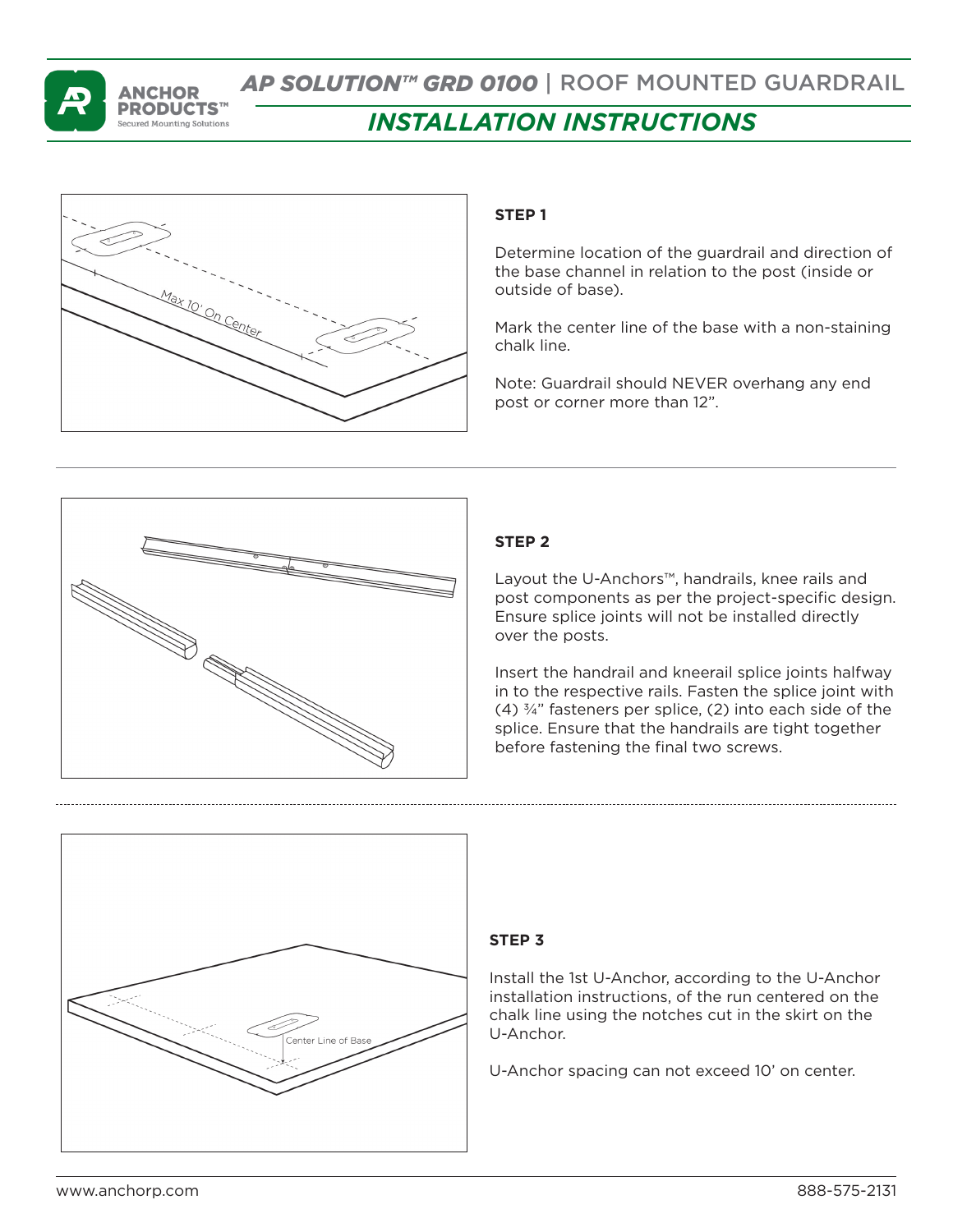

#### **STEP 4**

Install 12" base channels by lining up factory drilled holes with the bolts on the U-Anchors. Place channel flat onto the U-Anchor. Then attach each base channel to the U-Anchor using the included hardware.



### **STEP 5**

Attach the post (tube) to the base with (2)  $\frac{3}{4}$ " fasteners. One on each side.

Note: Location of the Post (inside or outside of the base) is determined by contractor or engineer and can be installed either direction.



#### **STEP 6**

Attach the 18" support channel from the post to the opposite side of the base channel with (2)  $\frac{3}{4}$ " fasteners. One on each side.

Level post to ensure consistency and strength. Attach support channel to the post with  $(2)$   $\frac{3}{4}$ " fasteners. One on each side.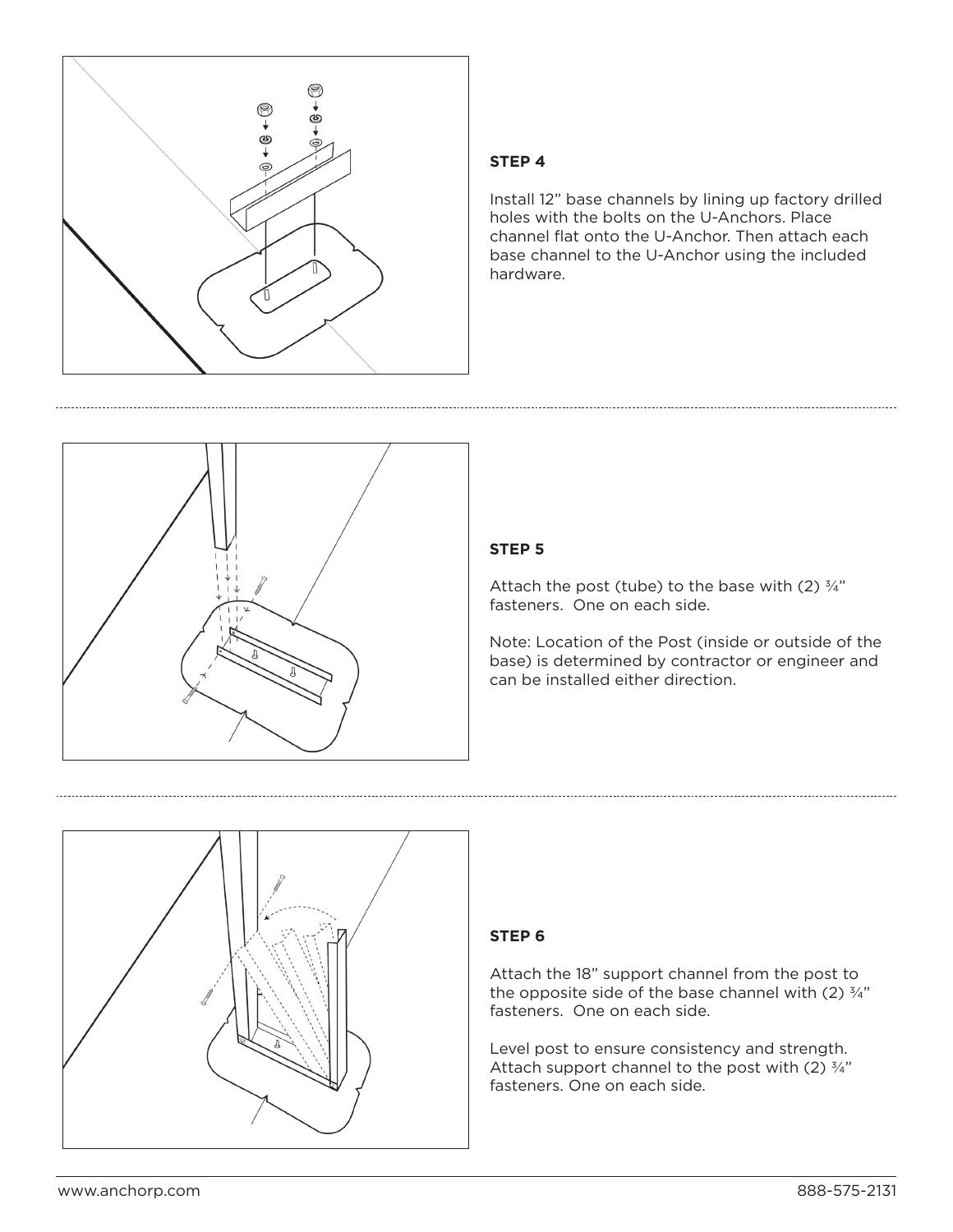

### **STEP 7**

Place handrail on top of posts. Ensure that the splice joint is NOT directly over the post.



#### **STEP 8**

Fasten handrail to post with (2) ¾" fasteners. One self-tapping screw on each side. Use the groove on the handrail for fastener placement.



#### **STEP 9**

Insert handrail adjustable elbows and rotate to correct angle required. (This elbow is universal for corners or pitch changes on the roof).

Secure the adjustable elbows on the underside with (2) 3/4" fasteners. One fastener on each elbow connection. Center fasteners on the underside of the handrail.

NOTE: Complete the installation of the handrail including the corners and transitions prior to installing the knee rail and its corresponding corners and transitions.

Nut (A) and Bolt (B) connect through the hinge (refer to the image on the left)